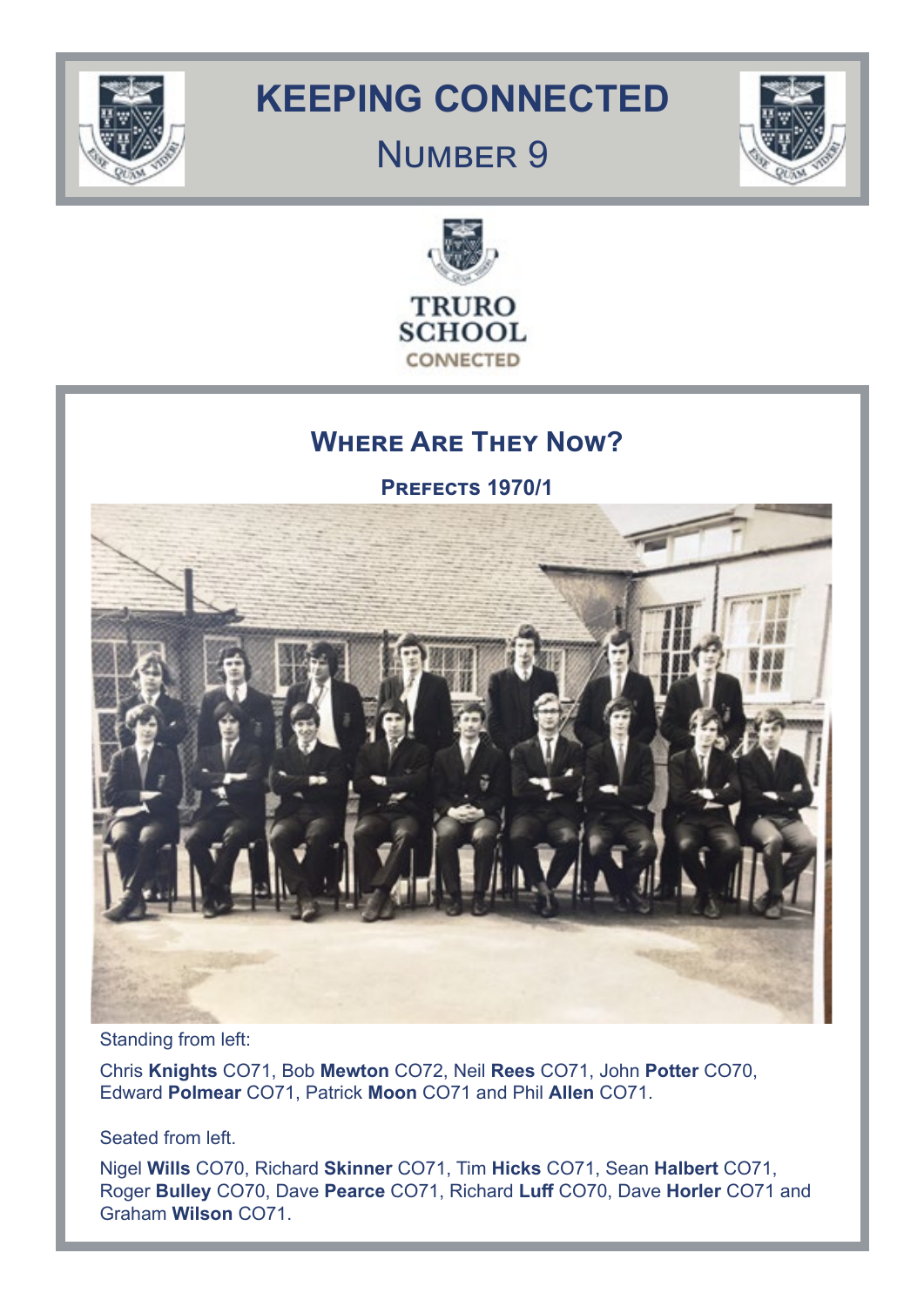# **Prefects' picture 1970/1 - Where are they now?**

Following the article about Bert Biscoe in the last edition of '[Keeping Connected'](https://www.truroschool.com/alumni/keeping-connected/) I received a lovely email and photographs from **Richard Luff** CO70.

> *"I was interested to see the article about Bert Biscoe becoming Mayor of Truro and in particular the mention of Phil Allen as the deputy's husband. I remember Phil well from my time at the school and have attached two photos of the prefects in 1970/1. One in formal pose and the other in more relaxed mode! "*

### Richard is keen to hear from any of his cohort so please do get in touch: **r.luff@btinternet.com**

I prefer the second photo sent in by Richard - of the same group but a little more relaxed!



After all these years Richard still remembered all the names but sadly, we do not hold contact information for some of those mentioned, so please do pass on this edition of 'Keeping Connected' if you are in touch with anyone from this year group.

Old Truronians can update contact information by using the **[UPDATE YOUR DETAILS](https://www.truroschool.com/alumni/alumni-update-your-details/)** form or email: **tsa@truroschool.com**

**We would love to get you all together when the situation allows – perhaps at the 100th Annual Reunion Dinner when it is rescheduled?**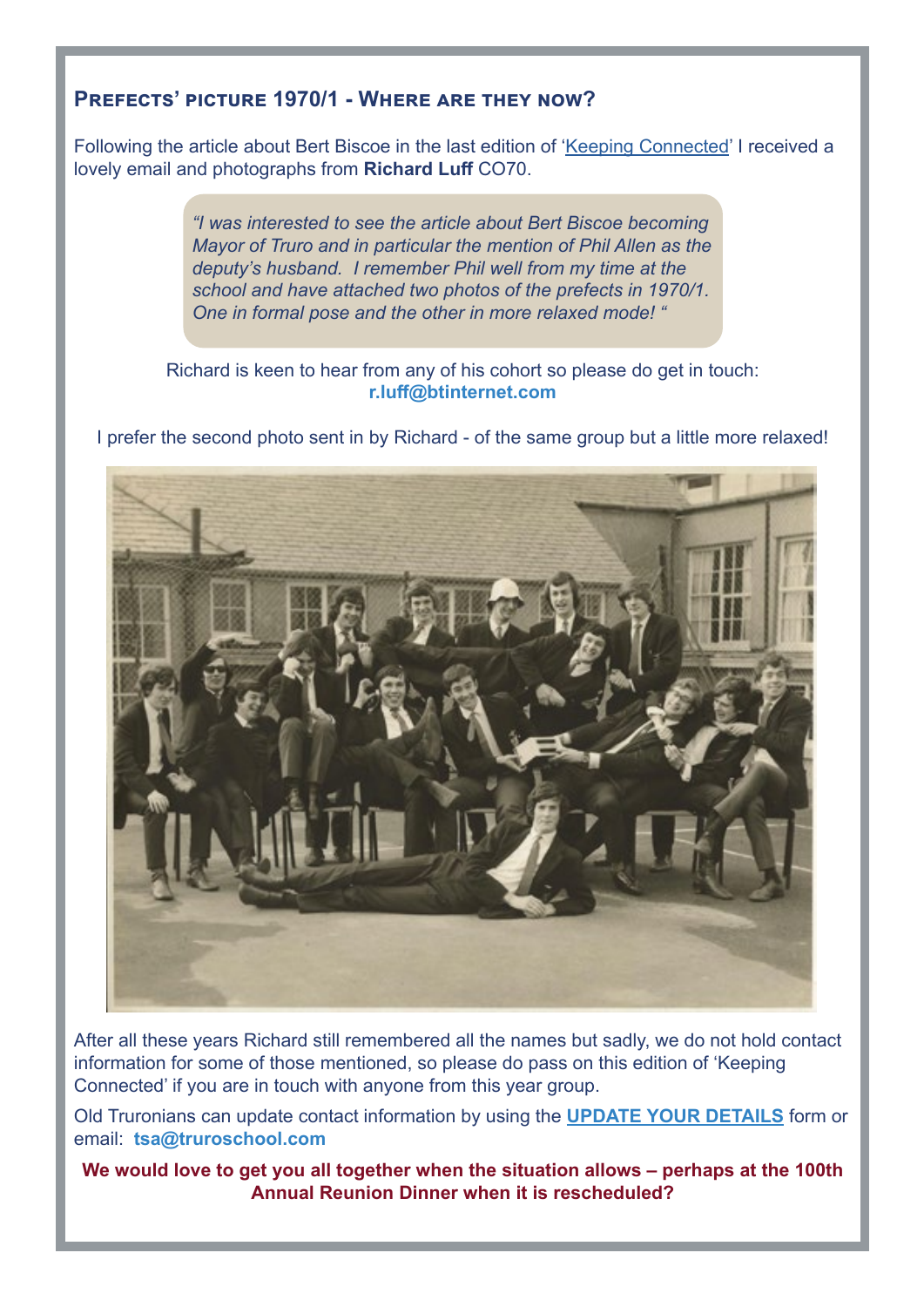### **Truly 'Keeping Connected'**

**Rachel Vaughan** (née Jenkin) CO98 is a teacher at Truro School, Mentor of Girl Choristors, Chair of the TSA (Truro School Association) and Trustee of TSF (Truro School Foundation). Rachel is also married to fellow Old Truronian Dr **Guy Vaughan** CO98. Rachel meets regularly with many former pupils in her capacity as TSA Chair, when she attends events such as Truro School Connected, London and the Annual Reunion Dinner. However, this week she and Guy held their own mini-reunion virtually.

*"Whilst lockdown has not been without its challenges, one great advantage for me has been having the time at home and increased technical know-how to catch up with old friends online. Last week, Guy was contacted by his old 1st XV teammate, Rob Webster, who invited him to a virtual boys' night over Zoom. Not to be outdone, I thought it would be a great opportunity to catch up with my old girlfriends too, so organised an impromptu get together of a few of the 'girls'.*



*We all started early to allow for the different time zones (not between Mylor and Goonhavern, but for Lian in Nairobi and Dave in Doha) and enjoyed the opportunity to catch up on news including a new baby (Gareth), a wedding (Giles) a house move (us), new business ventures and significant birthdays (all of us) as well as comparing notes on lockdown and many reminiscences about our schooldays. By the end of the evening we had all made plans to meet up virtually again soon and felt regret that we hadn't done this sooner.* 

*I was also left to reflect on the fact that, whilst we may not get together very often these days, after half an hour with our old classmates, the years just fall away and the friendships feel just like they always have. I feel incredibly fortunate to have these (and many other) old schoolfriends - truly a network for life. I have no doubt that my oldest friends, made at Truro School, will be friends for life - not just because we have been through thick and thin together through the years, celebrating good times and supporting each other through the hard times, but also because they know far too many embarrassing stories about me to risk upsetting them!"*



**Class of 98 - The Girls Rachel Vaughan** (née Jenkin) **Emily Garrod** (née Preston) **Ann Glaze** (née Gripper) **Lian Thomas** (née Doble) Not pictured:

**Catherine Stephens**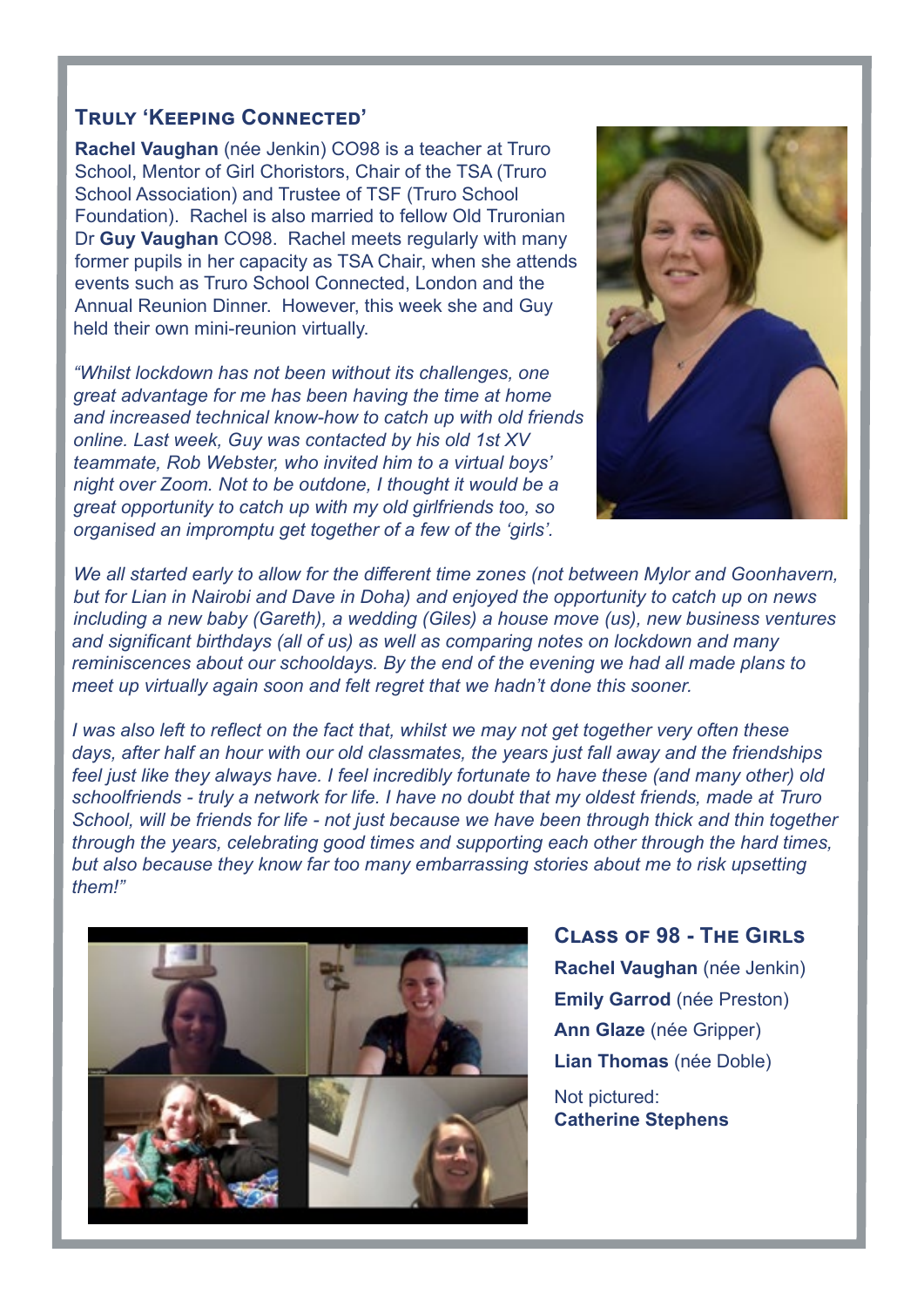## **Class of 98 - The Boys**

**Giles Barton Robert Webster Dave Key Guy Vaughan Gareth Joseph Nick Brooks Ian Gardiner**

Not pictured: **Johnny Vere-Hodge**



### **Now it's over to you! Send us your screenshots from Zoom reunions...or let us know how you stay in touch.** Email: **tsa@truroschool.com**

## **Cancellation Notice**

### **ON BEHALF OF TRURO SCHOOL ASSOCIATION**

SGM /AGM and Drinks Reception – Wednesday 17 June 2020

Due to current UK social distancing guidance, these meetings have been cancelled. New details will be advised as soon as the situation allows.

### **ADAPTING IN LOCKDOWN**

## **Will Deary CO15**

Will is a British fencer who competes for GBR at senior international events. At the time of writing he is the British national sabre champion and GBR ranked number 1 fencer with his hopes set on the now postponed 2020 (2021) Olympic games.

Will has begun writing a blog which makes fascinating reading about his training, university studies and how the Coronavirus has put his Olympic plans on hold. Use the link below to find out more about him and his aspirations for the future and how he is adapting in lockdown:



**[CLICK HERE](https://willdeary.github.io/2020/05/23/introduction.html)** to read Will's blog.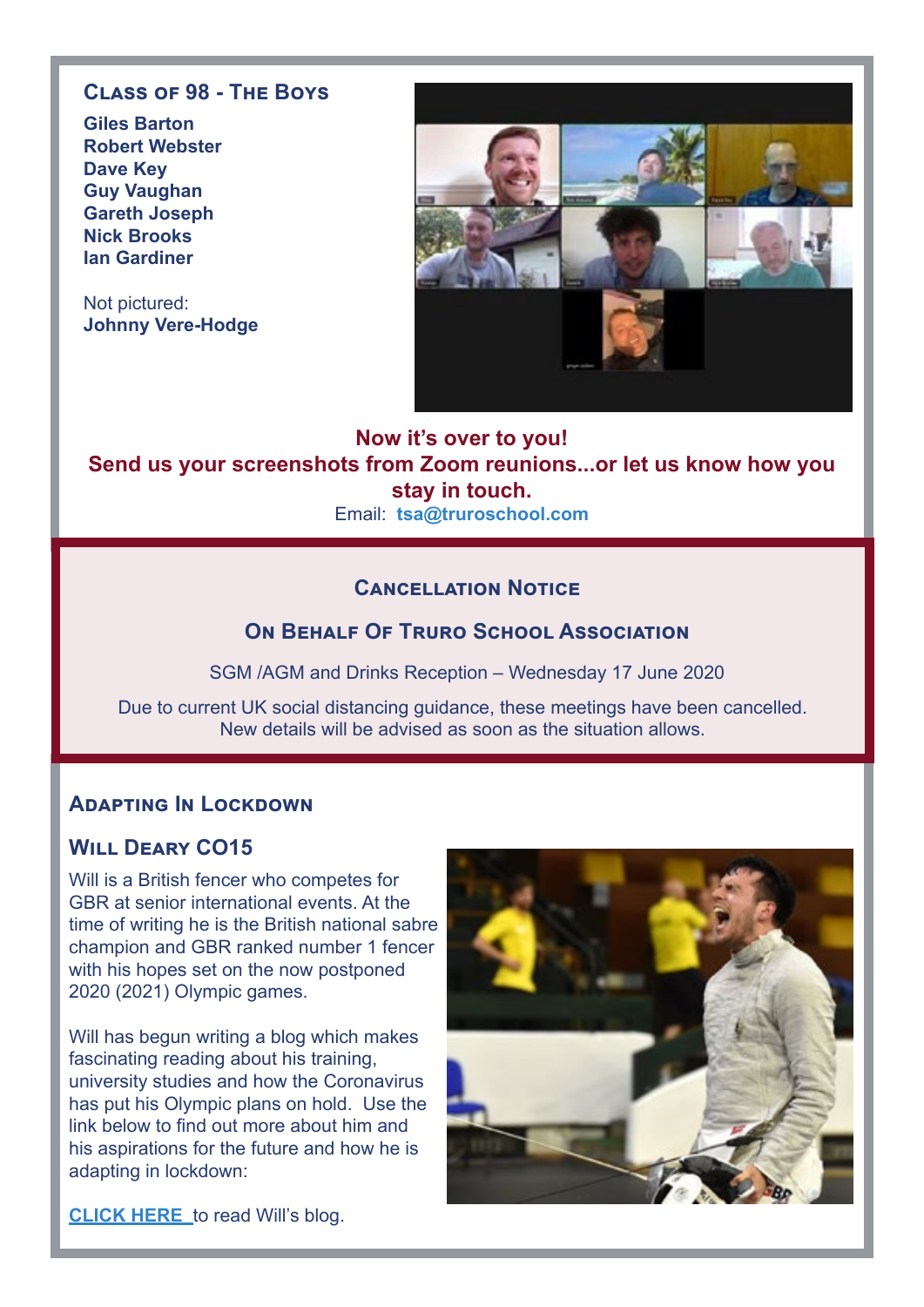### **Dan Sanderson Interview - Ben Pollard CO04**

## **Saracen's S&C Coach and England Sports Scientist**

We were delighted to welcome back Old Truronian Ben Pollard, who spoke to our pupils on a variety of topics. Ben shared his memories of Truro School from 1997-2004, citing biology and PE (obviously!) as his favoured subjects, with special mentions to Mr Whitmore, Mr Hunt and Mr Neil as his favourite teachers. Some of his most vivid memories include the Old Boys' rugby games and beating Truro College and Eton, as well as the famous tours to South Africa. Ben was also captain of the cricket and tennis teams. He went on to explain his rise to Saracens senior strength and conditioning coach and England sports scientist and the routes he took along the way.

Ben shared in depth knowledge, of the 2015 World Cup as well as what it is like working with the game's top players. He described his passion for analysing the performances of others and cited work rate and humility as the building blocks to success. Ben encouraged our pupils to follow their passions in life and seek out the opportunities that may not always be obvious to them.



**[CLICK HERE](https://truroschool-my.sharepoint.com/personal/djs_truroschool_com/_layouts/15/onedrive.aspx?id=%2Fpersonal%2Fdjs%5Ftruroschool%5Fcom%2FDocuments%2FSports%20interview&originalPath=aHR0cHM6Ly90cnVyb3NjaG9vbC1teS5zaGFyZXBvaW50LmNvbS86ZjovcC9kanMvRWxReXJ3T0U0OUJGaWE0b3o4NU1FNjhCajg1OW9RRldwbWFzTUpUbVRINE1MUT9ydGltZT0yXzFveFpJSTJFZw)** to watch the interview.



Ben commented: *"It was a pleasure speaking with Dan, Sonya and the students, great to hopefully give a little back, show my fondness and memories of TS sport and talk about a less traditional route to an enjoyable career. It was great to see Sonya too after all this time as she was my PE teacher during my years at Truro School - she hasn't changed a bit either!*

*I look forward to more contact with the sports team at the school, how I might be able to get involved in the future and to chatting with Dan a little more about his playing days and familiar faces we know."*

Thank you again Ben, it was a pleasure to hear you speak and share your memories of Truro School. Good luck in the future to you and Saracens (except when you play Cornish Pirates....!)

**NEXT WEEK:** Dan and Sonya will be speaking to Cara lea Moseley, who is a former Welsh netball player and current wellbeing manager at premiership football team Brighton.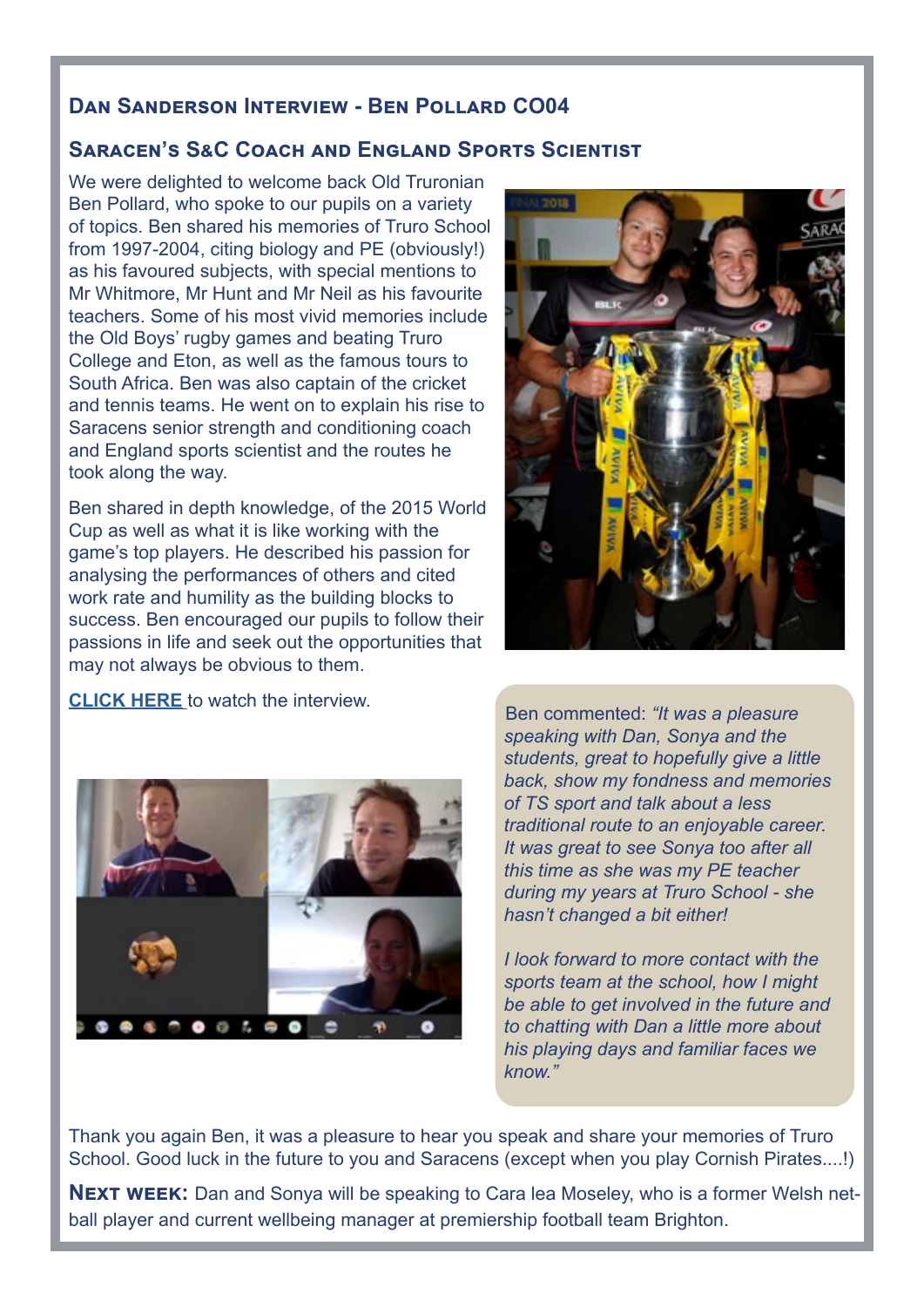# **PREPARING TO WELCOME OUR NEWEST 'OLD TRURONIANS'**

This year the Upper Sixth Leavers' Service was slightly different. Previously our students would gather in the Chapel on their last day of term for the Leavers' Service when they would be given their TSA (Truro School Association) lapel pin, marking their transition from pupil to 'Old Truronian'.



Whilst the Upper Sixth leavers were not able to be at School in person, they were together in spirit, as they all joined virtually via Teams to mark the occasion as well as we could in these unprecedented times. You can view the service along with further reflections using the link below:

### **[CLICK TO VIEW](https://www.truroschool.com/latest-news/leavers-service-2020/?fbclid=IwAR00XTSwb-j_zyJjOJAho84ZUxSk1w0G880T_U1zkkcyfc3Nz2idK1Q51Mc)** the 2020 Leavers Service

**We hope we will be able to organise a coming together for our newest 'Old Truronians' very soon.**

## **CHAPEL SERVICE – REV AUBIN DE GRUCHY**

*"Greetings from the Rev's place. I am sure the good weather and some of the lockdown relief has lifted our spirits over the half-term."*



**[CLICK HERE](https://www.youtube.com/watch?v=waOOL4D8JN4)** to view this week's Chapel Service

# **Guy Donn**

## **Book Of Condolence**

**THANK YOU** to everyone who has contributed to the Book of Condolence for Guy. His family have asked us to convey just how much they appreciate the warmth and sincerity of all the messages and the comfort reading them has brought them all at this difficult time.

Please use the link if you wish to add a message:

**[CLICK HERE](https://www.truroschool.com/alumni/guy-dodd/)**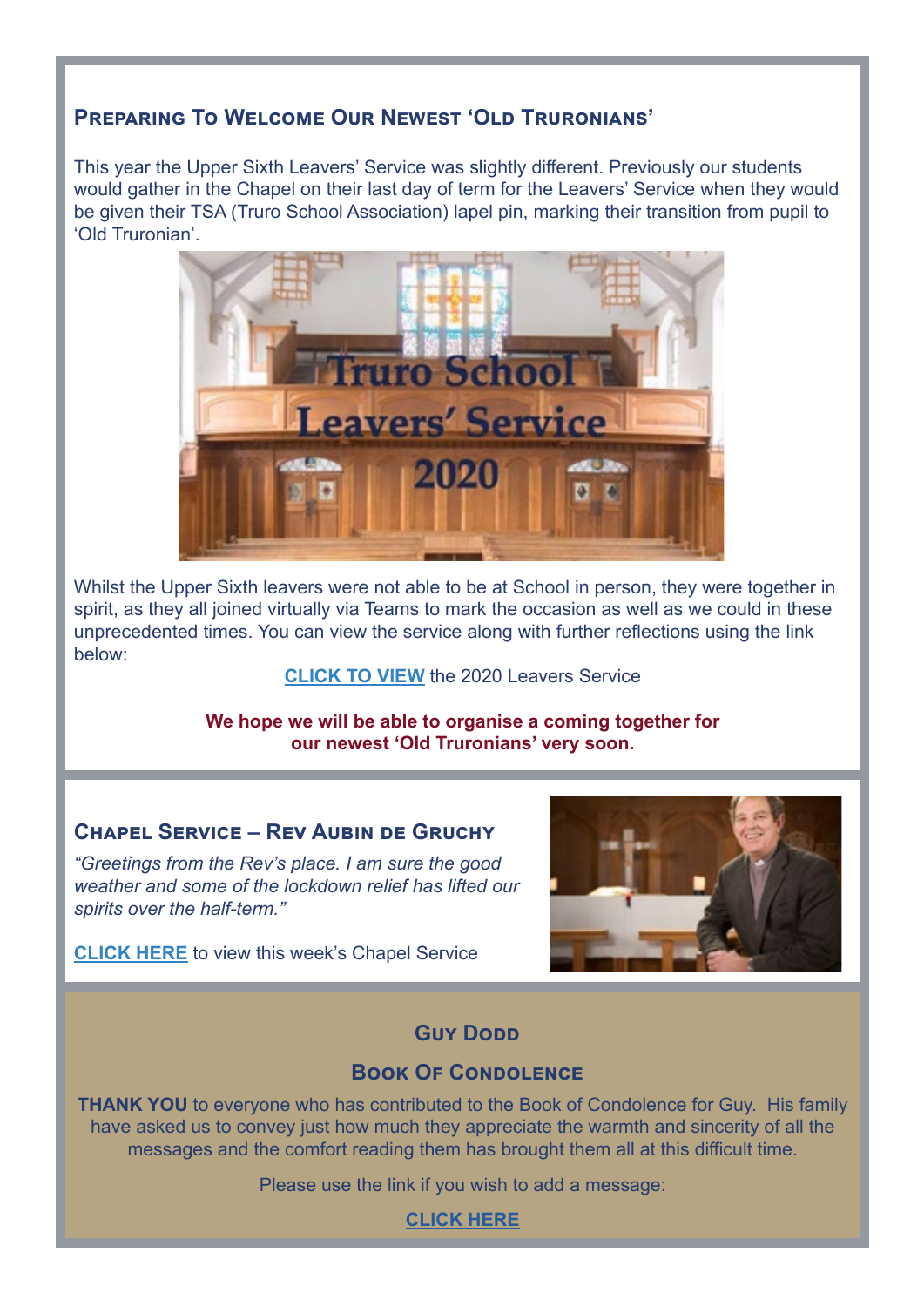# **View From The Chamber**



Cornwall Chamber of Commerce has been lobbying for business support and championing the value of Cornwall's businesses to our community throughout these tough times. British Chambers of Commerce made the case to Government that there were many businesses falling between the stools of previous Covid support. So I'm delighted that this week Cornwall Council is distributing the Government's Discretionary Fund which is

trying to assisst any businesses that had fallen btween the gaps of other schemes. If you know anybody in this position, do encourage them to put a compelling case together. You can find the application form on Cornwall Council's website and if the business doesn't fall into one of the four categories listed, submit an Expression of Interest which will make sure you're registered if there is any surplus. I must warn you that some will still be disappointed.

Meanwhile, Cornish businesses in hospitality, leisure and culture are still not confident that the extension to the furlough scheme will be sufficient to support them unless the scientific advice allows some easing of lockdown soon. This sector is so important for Cornwall & Scilly it would be a disaster if, after all this creative work that Rishi Sunak has done, redundancies and business closures were to happen over the summer. One idea to hasten opening of facilities would be a Visitors' Charter that laid out what is expected of visitors to the Duchy in terms of prior health checks, behaviour and procedures.



I do detect some continuing confidence among manufacturing, professional services and retail. I take my hat off to any business owner who has managed to change their model to take advantage of these weird and unforecasted circumstances.

Another major concern is the amount of mental health issues arising from the different pressures of working from home. Cornwall Chamber of Commerce contributed to and promoted Mental Health Awareness Week and we are continuing to keep the matter at the forefront with a series of events titled ' Adapting to a Smarter Future' covering wellbeing while working, the importance of supporting local businesses and community projects and how businesses can be more environmentally aware. These are things that Cornwall was leading on before and Covid has just accelerated our awareness of. The great sense of place we have here will be of longterm benefit and create optimism if we can just get through this crisis.

By **Kim Conchie** Chief Executive Office of Cornwall Chamber of Commerce TS Chair Of Governors & Foundation Trustee

**[CLICK HERE](https://www.cornwallchamber.co.uk/)** for the Cornwall Chamber of Commerce website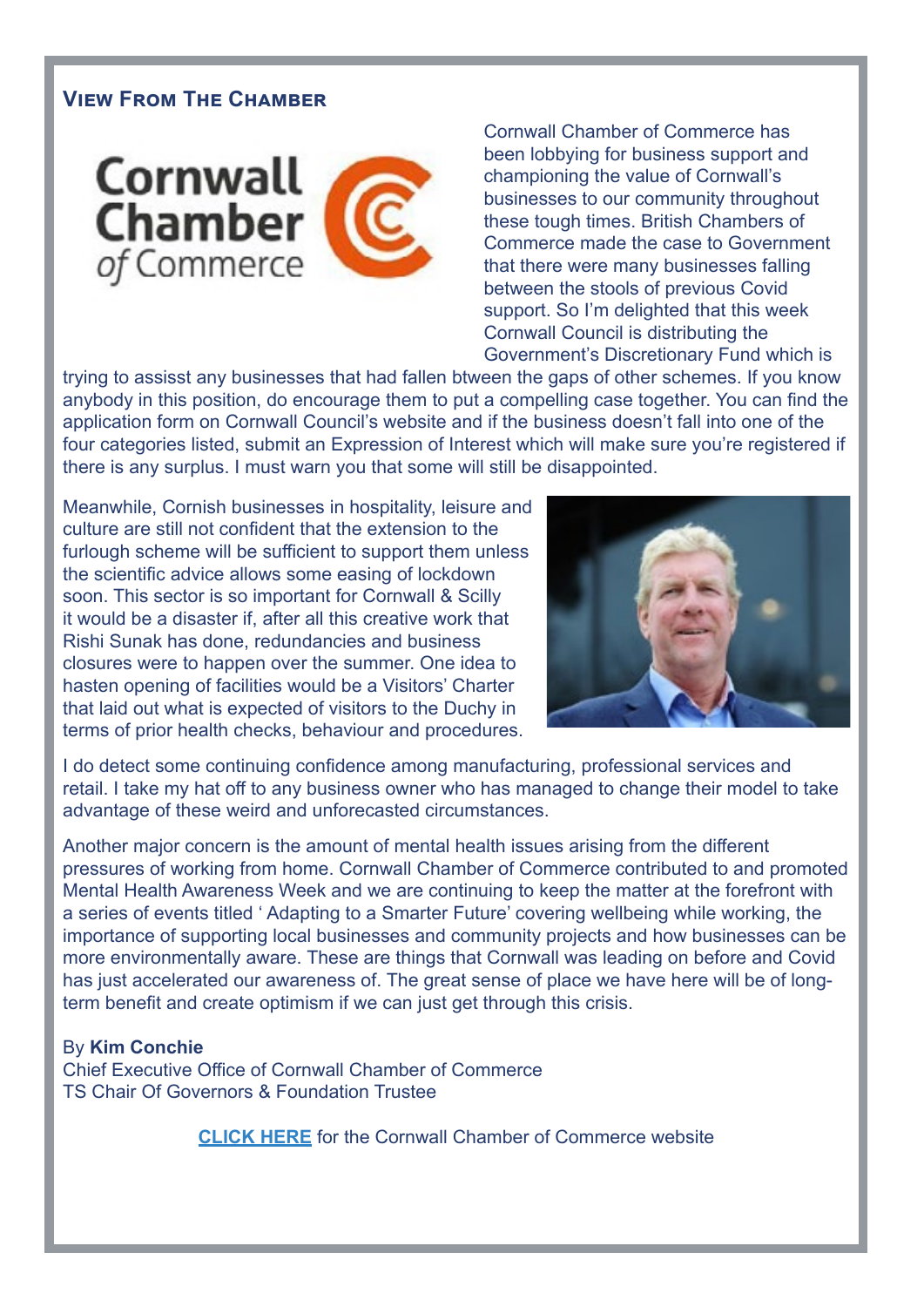### **Professor Laurence Hurst CO83**

### **Talks About His Research Into Covid-19**

**All Old Truronians are invited to join what promises to be a fascinating insight into the current Coronavirus pandemic.**

# **TRURO SCHOOL The peculiar molecular evolution of SARS-CoV-2**

# PROFESSOR LAURENCE HURST Monday 8 June, 7.30 - 8.30pm

Is the virus that causes COVID-19 mutating and if so how fast? Is there evidence that the virus is subject to natural selection? Can analysis of the molecular evolution of the virus tell us anything about its biology or about how to combat it? This talk looks at the rapid progress in sequencing the virus (currently a little under 15,000 full length sequences are available for analysis, increasing by hundreds per day) and what that can tell us.

Professor Laurence Hurst FMedSci FRS (CO83) is a Professor of Evolutionary Genetics in the Department of Biology and Biochemistry at the University of Bath and the Director of the Milner Centre for Evolution and the President of the Genetics Society, one of the world's oldest such societies. He is a leading authority on the evolution of genetic systems.

*"We are delighted to welcome Professor Hurst back to talk to us virtually about his research into Covid-19. We are so "We are delighted to welcome Professor Hurst back to talk to us virtually about his research into Covid-19. We are so very grateful for his ongoing support."* 

Sarah Finnegan, Head of Biology and Coordinator of Medical Pathways Programme https://www.compoundchem.com/2015/03/24/dna/ https://www.yourgenome.org/facts/what-is-a-mutation

those who are keen to listen but do not have this level of understanding is available on the The talk will be geared towards those studying A-Level Biology. Pre-reading material for links below:

The talk will be geared towards those studying  $\mathcal{L}_{\mathcal{A}}$  for those who are keen to listen but are keen to listen but are keen to listen but are keen to listen but are keen to listen but are keen to listen but are kee

<https://www.compoundchem.com/2015/03/24/dna/>[https://www.yourgenome.org/facts/what-is-a-mutation](https://www.yourgenome.org/facts/what-is-a-mutation ) 

## **IMPORTANT:**

If you would like to join this talk it is vital that you email in advance so that Sarah Finnegan can give you access to this Microsoft TEAMS presentation:

# **tsa@truroschool.com**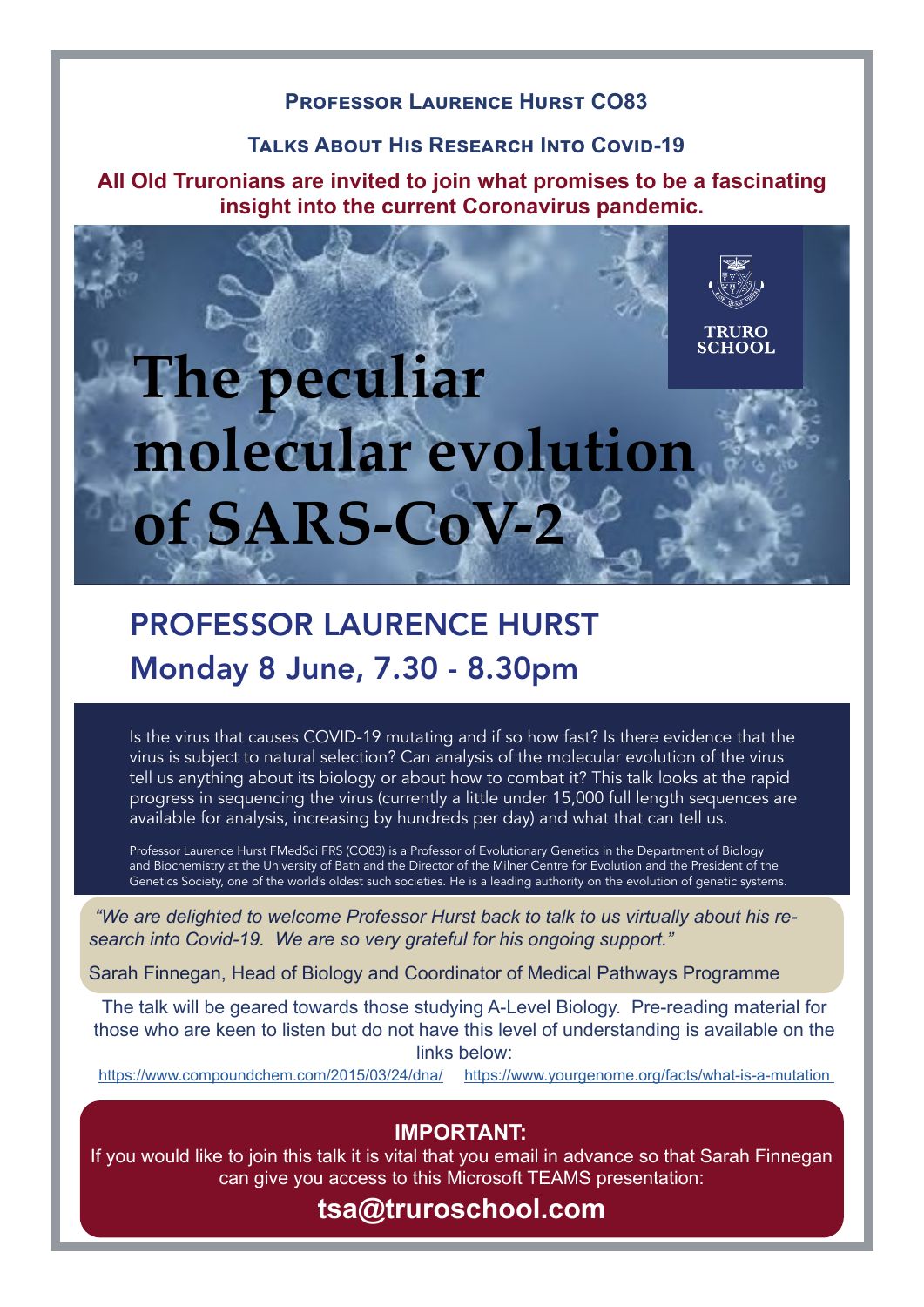# **A Trip Down Memory Lane (......or The Snake!)**

With some children returning to Prep this week, we're looking forward to the days that both campuses are full of children again. In the meantime, here are a few shots of the senior school looking as beautiful as ever in the Cornish sunshine - we hope they bring back fond memories.



**If you have old photos of your time at Truro School we are always keen to see them. Email: tsa@truroschool.com**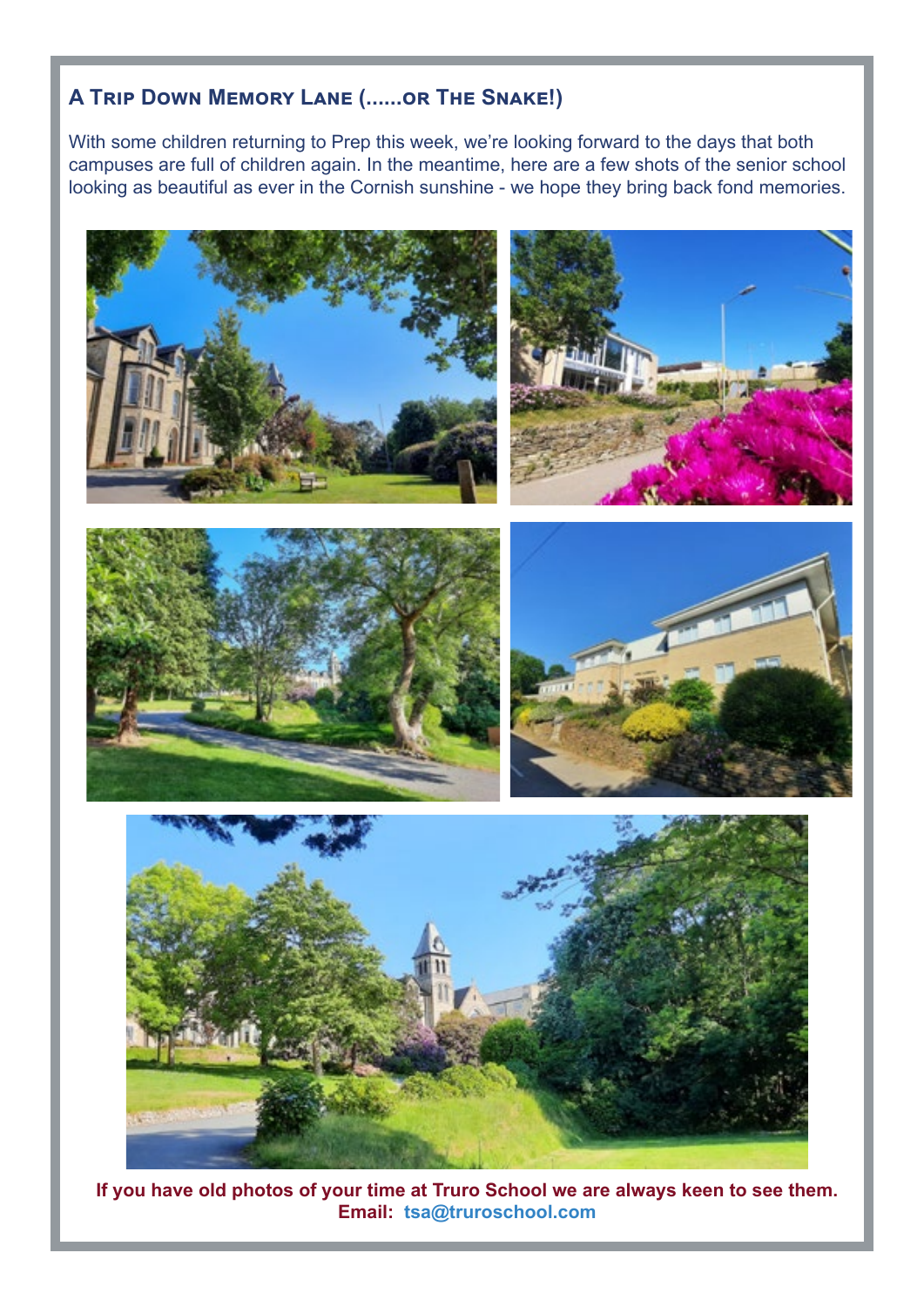# **This Week's Recipe (Or Two!)**

A word from Maria: "*A couple of recipes for this week - a little different but both very yummy and recipes we have been asked for over and over again. A caramelised onion chutney and Cornish Seasalt and thyme oatcakes. Gorgeous with cheese, celery etc., the chutney is amazing with a BBQ, in sandwiches and with cold meats. The oatcakes are a super recipe to make with children too and are a delicious picnic standby. Both keep for ages in airtight containers."* 



### **Caramelised Red Onion Chutney**



### **INGREDIENTS**

- 8 red onions 1 red chilli
- 2 bay leaves
- 2 tablespoons olive or sunflower oil
- 200g light brown sugar
- 150ml balsamic vinegar
- 150ml red wine vinegar

### **Method**

- 1. Peel the onions and cut into thin slices.
- 2. Cut the chilli in half then deseed and chop finely.
- 3. Place the onion and chilli into a saucepan with the bay leaves and oil. Cook gently over a low heat for about 20 minutes, stirring frequently.
- 4. Once the onions are soft and sticky, add the sugar and the vinegars and simmer for another 30 minutes or so, again stirring regularly, until the chutney is thick and dark.
- 5. Pour the chutney into hot, sterilised jars and let it cool. Ideally, you should leave it for a month or more before you eat it, to mature in flavour. Alternatively, transfer to a covered container and store in the fridge until required.





**PROOF OF THE PUDDING** More examples of Maria's recipes being enjoyed!



Don't forget to send us photos! **tsa@truroschool.com**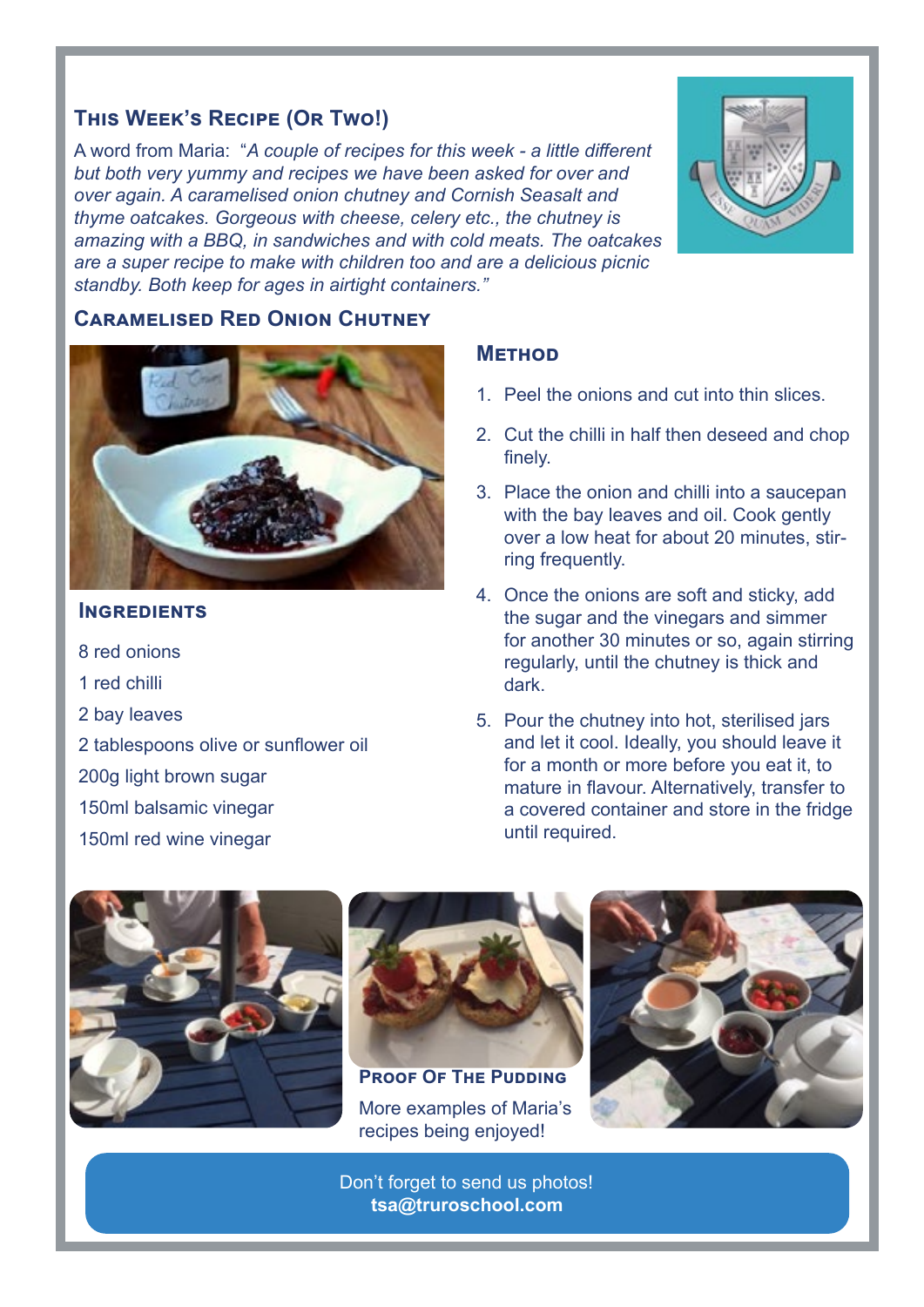# **Cornish Seasalt And Thyme Oatcakes**



#### **INGREDIENTS**

175 g porridge oats

50 g wholemeal flour plus a little extra for rolling

- ¼ teaspoon baking powder
- 3 teaspoons dried thyme leaves
- 1 teaspoon Cornish seasalt flakes
- 1 dessertspoon caster sugar

50 g butter

Approximately 75 mls water





### **Method**

- 1. Preheat the oven to 180 c / Gas mark 4
- 2. Place the porridge oats in a food processor and blitz briefly to a finer texture.
- 3. Place the oats into a mixing bowl with the wholemeal flour, baking powder, thyme, Cornish seasalt flakes and caster sugar and stir to mix thoroughly.
- 4. Melt the butter in a small saucepan.
- 5. Make a well in the middle of the dry ingredients and pour in the butter then half of the water.
- 6. Stir to mix with a table knife and add the rest of the water a little at a time until the dough comes together into a stiff but not sticky dough.
- 7. Dust the surface of the worktop with a little flour and form the dough to a flat disc.
- 8. Roll out the dough to  $a$  4 5 mm thickness then cut into circles with a plain pastry cutter, 5 – 6 cm in diameter
- 9. Using a palette knife gently lift the biscuits onto a baking sheet lined with parchment paper.
- 10.Bake for approximately 20 minutes then remove from the oven, carefully turn over, then return to cook for a further 10 minutes until lightly golden and firm to the touch.
- 11. Remove from the oven and immediately sprinkle with a few more seasalt flakes.
- 12.Cool completely then store in an airtight tin.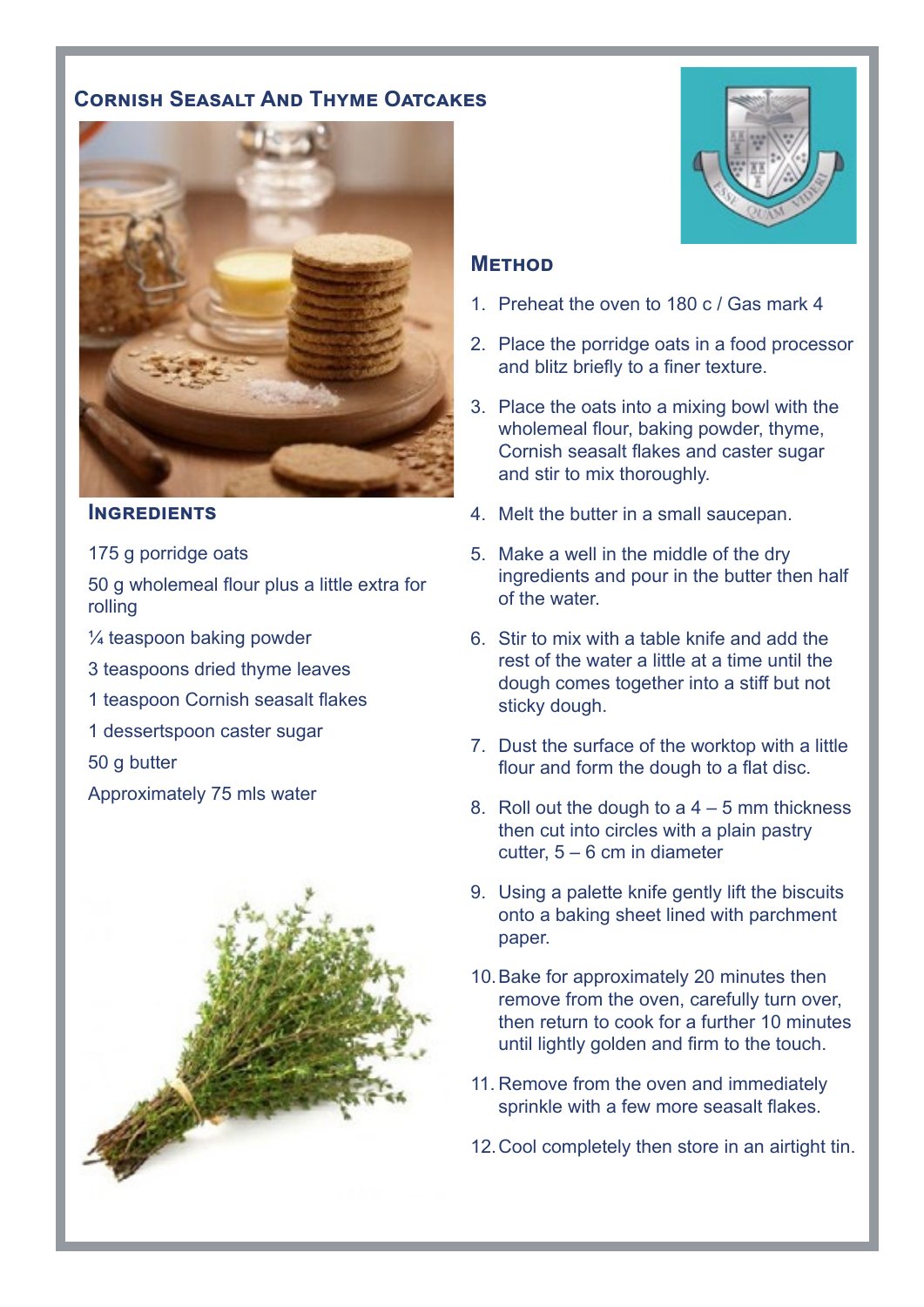# **Friday Night In Series**

Maria and AJ are launching a new initiative: **[The 'Friday Night In](https://truroschoolcookery.com/cookery-courses-cornwall/)**' series of cookery kits for collection - essentially a takeaway with a difference. Everything is boxed and 'ready to serve' except the main course which requires a little final cooking and assembly using easy to follow step by step instructions or on-line video. If you prefer to pamper yourself on Saturday or Sunday instead, everything has at least a 48-hour shelf life so you have some flexibility over the weekend.



Maria explains: *"It is basically a 'posh' takeaway with a difference - in that the main course requires a little finishing and plating. At £12.50 per person for a main, accompaniments and pudding, as well as £12.50 for a sharing starter for two and £12.50 for a bottle of Fizz and some of AJ's homemade Truro School Cookery macarons, it's an absolute bargain."*

They will also be offering a children's two-course meal for £6.25 so the whole family can have a night off! If the new concept takes off they will extend to picnic and BBQ hampers over July and August.

For more information and how to book and collect see the website:

<https://truroschoolcookery.com/course-categories/friday-night-in/>

# **Please Note:**

Booking ends at 6pm on the Wednesday before the Friday, and the takeaway 'kit' has a 48 hour shelf life so can be used any time over the weekend.

### **Meet Maria And AJ:**



**Maria Taylor** CO86 – 'Head of Cookery' Maria has a long association with Truro School, being among the early cohorts of girls to arrive for the sixth form back in the eighties. Maria started her career as an environmental health officer, before training as a cookery school teacher and has set up and run cookery departments in a number of prestigious schools. She is thrilled to be back in Cornwall leading Truro School Cookery and enjoying her new home, complete with orchard, herb garden and high maintenance chickens!

**Alistair Turner** – 'Assistant Head of Cookery' AJ has lived all over the world from Barbados to Bath, until he fell in love with Cornwall and a Cornish lass (not necessarily in that order). When he's not at work he's playing in his smokehouse, so in essence he's a proper food nerd. AJ is the serious big guns of the department having a Leiths Diploma under his belt, plus four and a half years working his way up through the ranks at Steins. However, with our charm and wit (and promise of a Sunday off) we managed poach him from Steins!